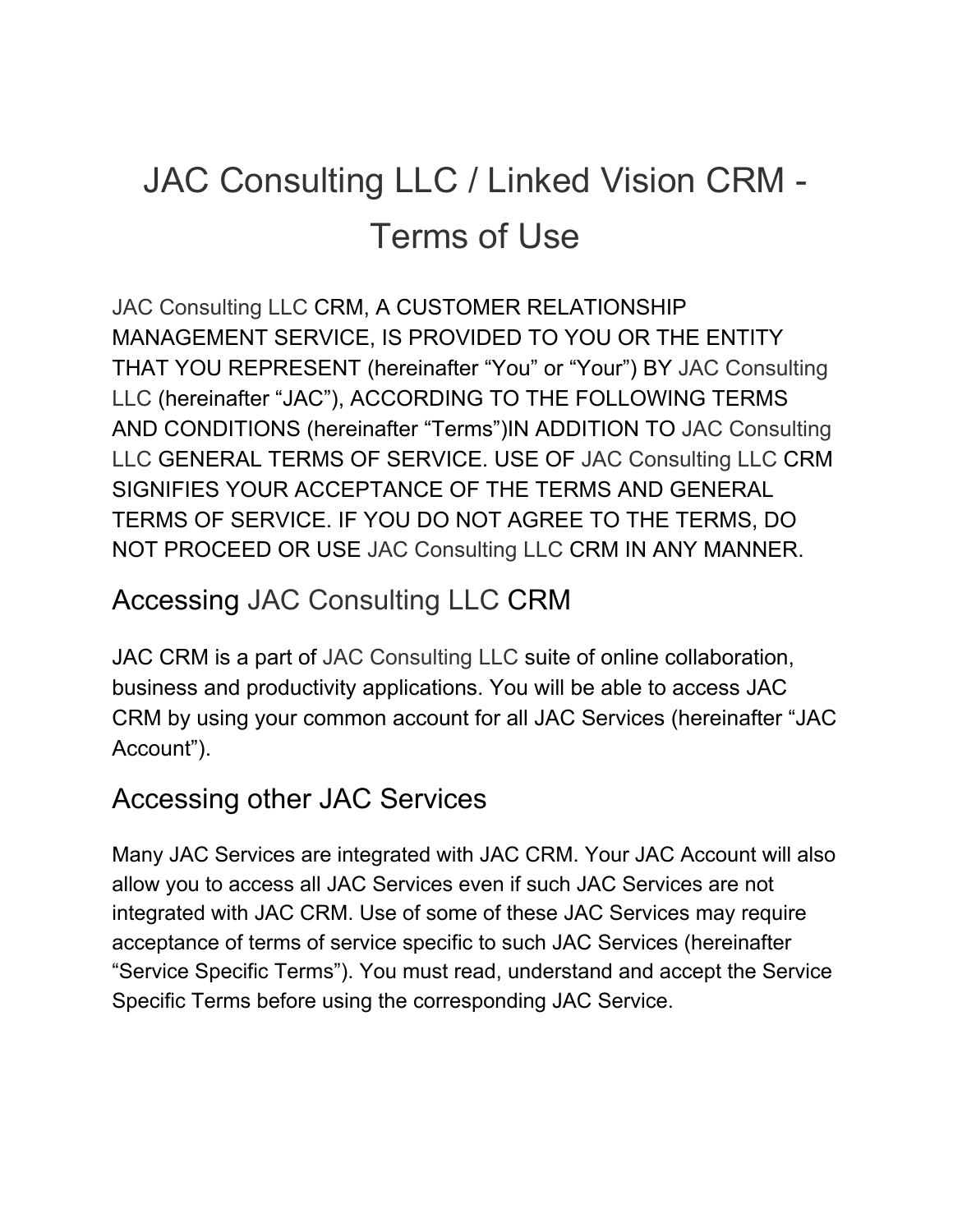### Accessing Third Party Applications Integrated with JAC CRM

Many third party applications (hereinafter "Third Party Application(s)") are integrated with JAC CRM. JAC will also be integrating more Third Party Applications with JAC CRM. In addition, You may also integrate any other Third Party Application with JAC CRM by using the API if such Third Party Application allows such integration. Access and use of Third Party Applications may require acceptance of terms of service and privacy policy applicable to such Third Party Applications (hereinafter "Third Party Terms"). You are responsible for reading and understanding the Third Party Terms before accessing or using any Third Party Application.

# TERMS FOR USE OF API

Integration of JAC CRM with Third Party Applications using APIs provided by JAC requires technical skill. You understand that errors or defects in the integration may cause loss and corruption of data. You must make sure that You use the services of technically skilled persons for the integration. You agree that JAC is not liable for any loss and corruption of data caused due to errors or defects in the integration.

You must not try to access any functionality that is not exposed in the documentation for the API. You understand and agree that JAC will not be liable for the consequences of accessing or using any unexposed functionality of the API.

## API Deprecation

JAC, in its discretion, may cease providing the current version of the API either as a result of discontinuation of the API or upgradation of the API to a newer version. In both cases, the current version of the API will stand deprecated and become the deprecated version of the API (hereinafter "Deprecated Version"). When JAC decides to deprecate the current version of